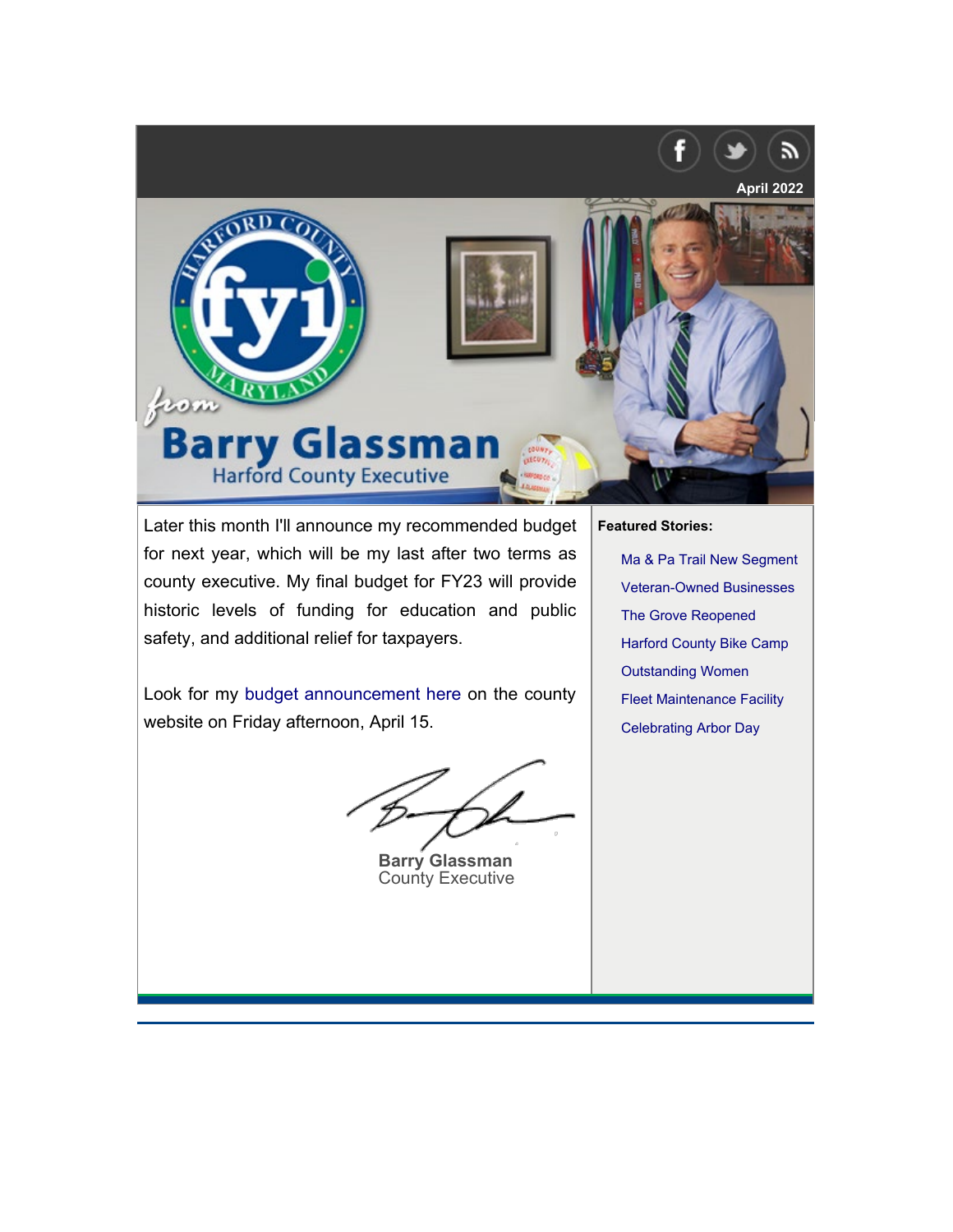

# **Ma & Pa Trail: New segment opening April 23**

We're excited to announce the completion of a new segment of the Ma & Pa Trail connection! The new segment runs from the trail crossing on Main Street to North Avenue in Bel Air and will have an official opening on Saturday, April 23. Join us for a brief ceremony at 1 p.m. when we'll cut a ribbon at the Williams Street trailhead then walk across Main Street onto the 2.4-mile loop to North Avenue and back. Be among the first to try out this new segment as we get closer to connecting the Ma & Pa trail all the way from Fallston to Forest Hill.



### **Business outreach center open to help veteran-owned companies grow**

Veterans who want to start or grow a business have a new resource in Harford County. The Veterans Business Outreach Center (VBOC) in Havre de Grace provides business and entrepreneurial support services to active-duty personnel, veterans, service members transitioning out of the military, reservists, and military spouses. Services include training, counseling, mentorship, referrals, and educational opportunities like the Boots to Business program: a training course that gives veterans and their spouses an overview of the steps to business ownership. The VBOC is open to eligible Harford County residents by appointment only. For more information or to schedule an appointment, contact Ryan del Gallo at [rdelgallo@carrollcc.edu](mailto:rdelgallo@carrollcc.edu) or 443-373-3377.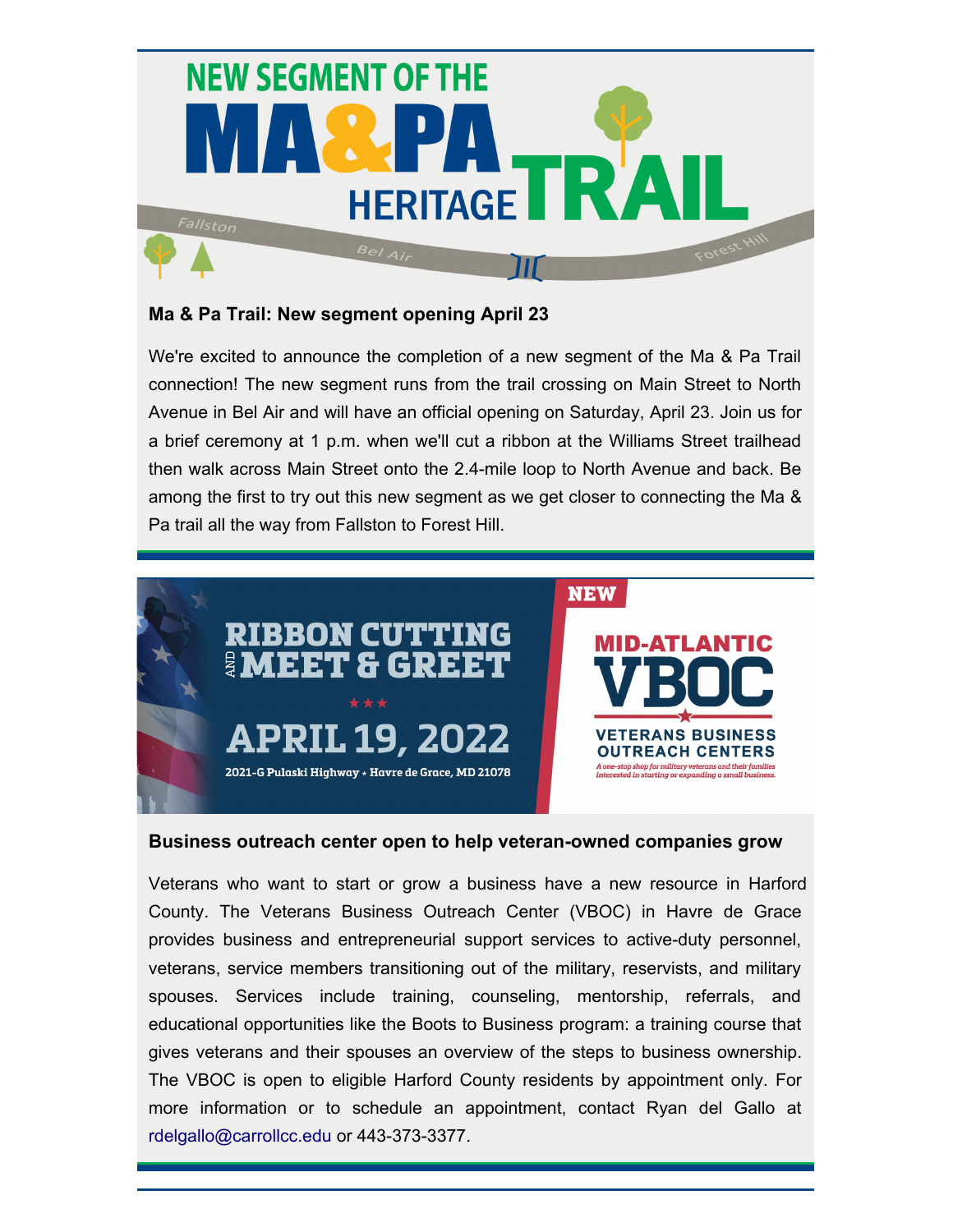

## <span id="page-2-0"></span>**The Grove is open on weekends April - December**

The Grove has opened for the season! Harford County's agribusiness incubator on Conowingo Road in Street is where you'll find local farmers selling a range of locally-sourced products, from meats to sweets to decorative items. Open on weekends from April to December, The Grove will again be hosting our popular Fourth Fridays events starting April 22 with live music, food trucks and craft beverages. By early summer, The Grove's new walking trails and playground will be open for everyone to enjoy. I hope you'll stop by often and support Harford County's family farms.



## <span id="page-2-1"></span>**Bike camp for citizens with differing abilities; volunteers needed**

Registration is open for our summer camp for people with differing abilities, ages 8 and older, to learn and experience the thrill of bike riding. We're also looking for volunteer spotters to assist instructors and serve each rider on a specially adapted bike; no experience is necessary. Harford County's iCan Bike Camp will be held Monday, June 27, through Friday, July 1 at the Churchville Recreation Center, Level Building, 3023 Level Road. Participants and volunteers alike have found the camp to be a joyful experience. [Click here for details.](https://www.harfordcountymd.gov/3368/31038/Harford-County-Bike-Camp)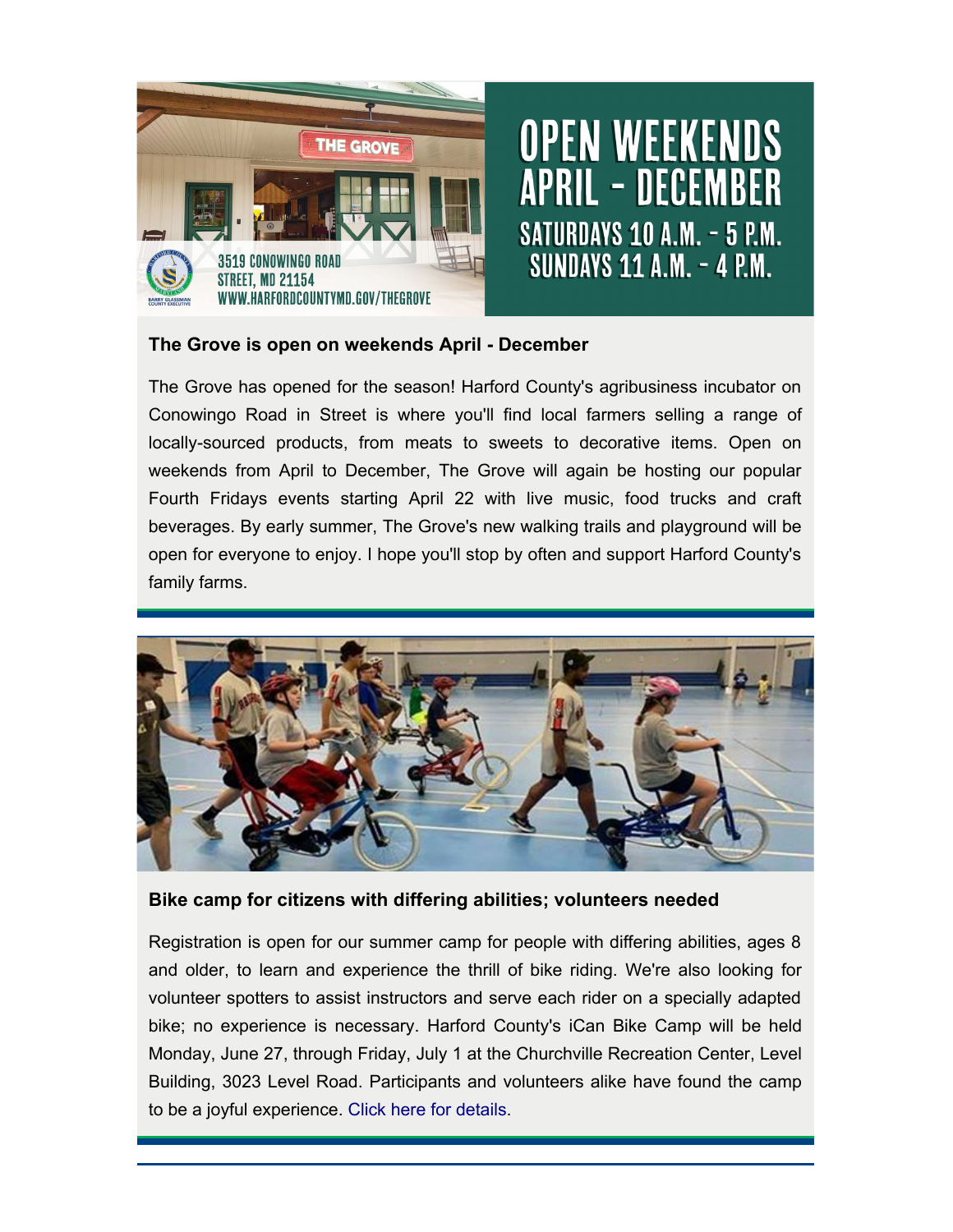

## <span id="page-3-0"></span>**Harford County recognizes outstanding women during Women's History Month**

Each year we recognize young women in Harford County who excel academically and help others in our community. This year's awards ceremony was held in late March for Women's History Month, and we honored 32 nominees. We also celebrated the late Mazie Rose Taylor as the 2022 Woman of the Past. Keynote speaker, Robin Tomechko, was recognized as the Woman of the Present. This year's award winners were Bethany Davies for grades 7  $a \in \mathscr{C}$  8; Chamiere Roberts for grades 9  $\hat{a} \in \hat{B}$  10; and Nina Grafton for grades 11  $\hat{a} \in \hat{B}$  12. Our future is in good hands with these outstanding young women!



### <span id="page-3-1"></span>**Fleet maintenance facility saves taxpayer money**

Citizens rely on public vehicles like ambulances, school buses, police cars, and even snowplows. To keep them in good repair, my administration has built a new fleet maintenance facility that we are sharing with Harford County Public Schools. The joint-use facility replaced two dilapidated maintenance buildings - one that we owned and the other owned by the school system. Now both agencies' vehicles are serviced under one roof, avoiding duplication, and saving taxpayers' money as we work to keep essential vehicles on the road.